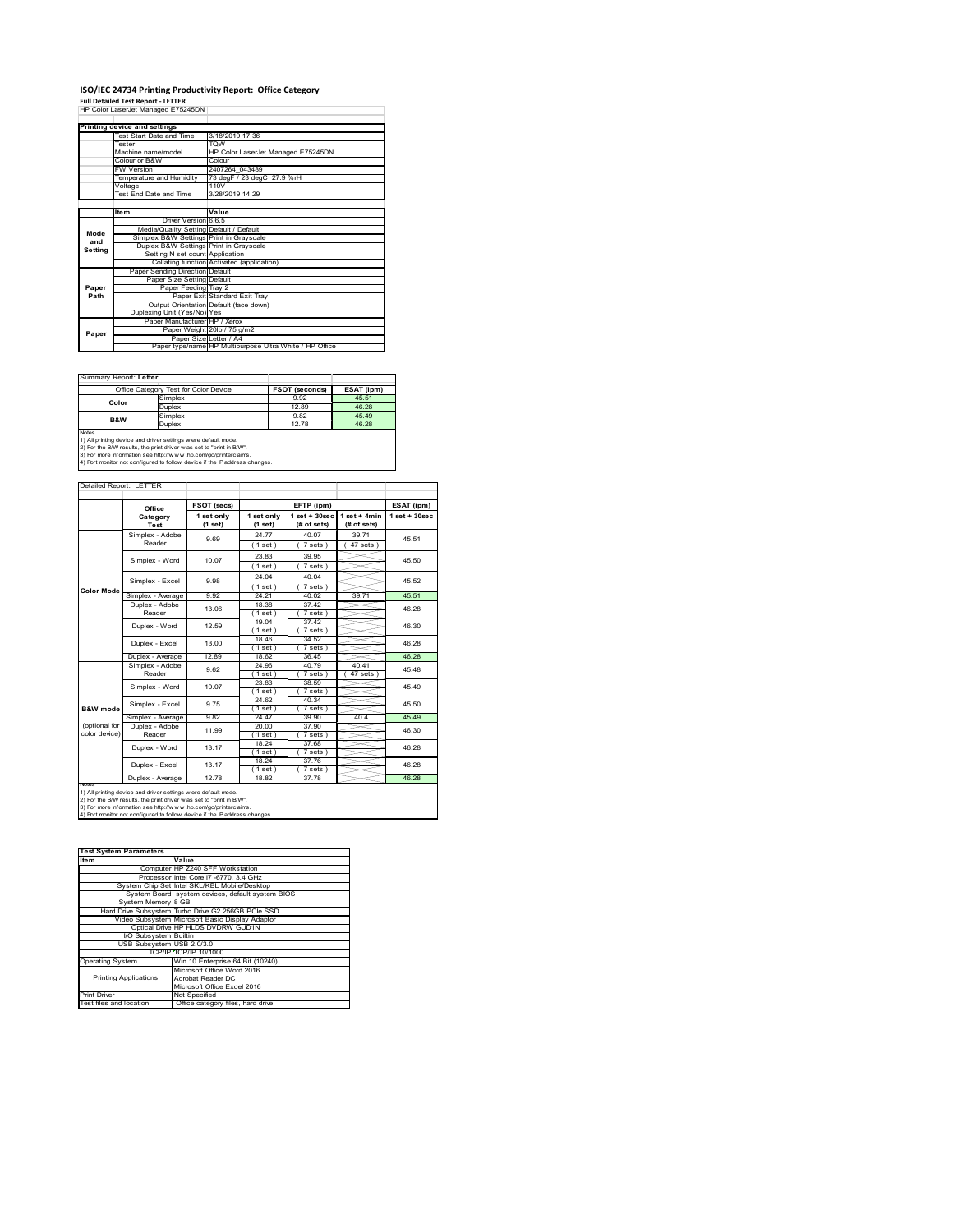# **ISO/IEC 24734 Printing Productivity Report: Office Category<br>Full Detailed Test Report - A4<br>HP Color LaserJet Managed E75245DN |**

|         | Printing device and settings            |                                                         |  |  |
|---------|-----------------------------------------|---------------------------------------------------------|--|--|
|         | Test Start Date and Time                | 3/18/2019 17:36                                         |  |  |
|         | <b>Tester</b>                           | <b>TOW</b>                                              |  |  |
|         | Machine name/model                      | HP Color LaserJet Managed E75245DN                      |  |  |
|         | Colour or B&W                           | Colour                                                  |  |  |
|         | <b>FW Version</b>                       | 2407264 043489                                          |  |  |
|         | Temperature and Humidity                | 73 degF / 23 degC 27.9 %rH                              |  |  |
|         | Voltage                                 | 110V                                                    |  |  |
|         | Test End Date and Time                  | 3/28/2019 14:29                                         |  |  |
|         |                                         |                                                         |  |  |
|         | <b>Item</b>                             | Value                                                   |  |  |
|         | Driver Version 6.6.5                    |                                                         |  |  |
| Mode    | Media/Quality Setting Default / Default |                                                         |  |  |
| and     | Simplex B&W Settings Print in Grayscale |                                                         |  |  |
| Settina | Duplex B&W Settings Print in Grayscale  |                                                         |  |  |
|         | Setting N set count Application         |                                                         |  |  |
|         |                                         | Collating function Activated (application)              |  |  |
|         | Paper Sending Direction Default         |                                                         |  |  |
|         | Paper Size Setting Default              |                                                         |  |  |
| Paper   | Paper Feeding Tray 2                    |                                                         |  |  |
| Path    |                                         | Paper Exit Standard Exit Tray                           |  |  |
|         |                                         | Output Orientation Default (face down)                  |  |  |
|         | Duplexing Unit (Yes/No) Yes             |                                                         |  |  |
|         | Paper Manufacturer HP / Xerox           |                                                         |  |  |
| Paper   |                                         | Paper Weight 20lb / 75 g/m2                             |  |  |
|         | Paper Size Letter / A4                  |                                                         |  |  |
|         |                                         | Paper type/name HP Multipurpose Ultra White / HP Office |  |  |

Summary Report: **A4**

|              | Office Category Test for Color Device                         | <b>FSOT (seconds)</b> | ESAT (ipm) |  |  |
|--------------|---------------------------------------------------------------|-----------------------|------------|--|--|
| Colour       | Simplex                                                       | 10.43                 | 46.61      |  |  |
|              | Duplex                                                        | 12.76                 | 47.32      |  |  |
| B&W          | Simplex                                                       | 9 7 9                 | 46.59      |  |  |
|              | Duplex                                                        | 12.10                 | 47.32      |  |  |
| <b>Notes</b> |                                                               |                       |            |  |  |
|              | 1) All printing device and driver settings were default mode. |                       |            |  |  |

1) All printing device and driver settings were default mode.<br>2) For the B/W results, the print driver was set to "print in B/W".<br>3) For more information see http://www.hp.com/go/printerclaims.<br>4) Port monitor not configur

| Detailed Report: A4 |  |
|---------------------|--|
|                     |  |

|               | Office                    | FSOT (secs) |                  | EFTP (ipm)          |                | ESAT (ipm)        |
|---------------|---------------------------|-------------|------------------|---------------------|----------------|-------------------|
|               | Category                  | 1 set only  | 1 set only       | $1$ set + 30sec     | $1$ set + 4min | $1$ set $+30$ sec |
|               | Test                      | (1 set)     | $(1$ set)        | (# of sets)         | (# of sets)    |                   |
|               | Simplex - Adobe           | 10.23       | 23 46            | 40.80               | 4273           | 46.62             |
|               | Reader                    |             | (1 set)          | $7 sets$ )          | $49$ sets $)$  |                   |
|               | Simplex - Word            | 10.55       | 2274             | 40.39               |                | 46.61             |
|               |                           |             | (1 set)          | 7 sets)             |                |                   |
| Colour        | Simplex - Excel           | 1049        | 22.88            | 40.57               |                | 46.60             |
| Mode          |                           |             | (1 set)          | 7 sets)             |                |                   |
|               | Simplex - Average         | 10.43       | 23.02            | 40.58               | 42.73          | 46.61             |
|               | Duplex - Adobe            | 12.66       | 18.94            | 38.18               |                | 47.32             |
|               | Reader                    |             | (1 set)          | 7 sets)             |                |                   |
|               | Duplex - Word             | 1282        | 18.72            | 37.86               |                | 47.32             |
|               |                           |             | (1 set)          | 7 sets)             |                |                   |
|               | Duplex - Excel            | 12.80       | 18.74            | 37 98               |                | 47.32             |
|               | Duplex - Average          | 12.8        | (1 set)<br>18.80 | $7 sets$ )<br>38.00 |                | 47.32             |
|               |                           |             | 25.85            | 41 65               | 4165           |                   |
|               | Simplex - Adobe<br>Reader | 9.29        | (1 set)          | 7 sets 1            | 49 sets        | 46.59             |
|               | Simplex - Word            | 9.99        | 24.02            | 41.10               |                | 46.59             |
|               |                           |             | (1 set)          | $7 sets$ )          |                |                   |
|               |                           |             | 23.80            | 41 27               |                |                   |
| B&W mode      | Simplex - Excel           | 10.09       | $1$ set $)$      | 7 sets)             |                | 46.60             |
|               | Simplex - Average         | 9.8         | 24.55            | 41.34               | 41.7           | 46.59             |
| (optional for | Duplex - Adobe            | 11 91       | 20 14            | 38.90               |                | 47.32             |
| color device) | Reader                    |             | (1 set)          | $7 sets$ )          |                |                   |
|               | Duplex - Word             | 12 23       | 19.60            | 38 34               |                | 47.32             |
|               |                           |             | (1 set)          | 7 sets)             |                |                   |
|               | Duplex - Excel            | 12 16       | 19.72            | 38.42               |                | 47.32             |
|               |                           |             | (1 set )         | 7 sets)             |                |                   |
| NOTAS         | Duplex - Average          | 121         | 1982             | 38.55               |                | 4732              |

┑

2) For the B/W results, the print driver w as set to "print in B/W".<br>3) For more information see http://w w v.hp.com/go/printerclaims.<br>4) Port monitor not configured to follow device if the IP address changes.

| <b>Test System Parameters</b><br>Item | Value                                              |
|---------------------------------------|----------------------------------------------------|
|                                       | Computer HP Z240 SFF Workstation                   |
|                                       |                                                    |
|                                       | Processor Intel Core i7 -6770, 3.4 GHz             |
|                                       | System Chip Set Intel SKL/KBL Mobile/Desktop       |
|                                       | System Board system devices, default system BIOS   |
| System Memory 8 GB                    |                                                    |
|                                       | Hard Drive Subsystem Turbo Drive G2 256GB PCle SSD |
|                                       | Video Subsystem Microsoft Basic Display Adaptor    |
|                                       | Optical Drive HP HLDS DVDRW GUD1N                  |
| I/O Subsystem Builtin                 |                                                    |
| USB Subsystem USB 2.0/3.0             |                                                    |
|                                       | TCP/IP/TCP/IP 10/1000                              |
| <b>Operating System</b>               | Win 10 Enterprise 64 Bit (10240)                   |
|                                       | Microsoft Office Word 2016                         |
| <b>Printing Applications</b>          | Acrobat Reader DC                                  |
|                                       | Microsoft Office Excel 2016                        |
| <b>Print Driver</b>                   | Not Specified                                      |
| Test files and location               | Office category files, hard drive                  |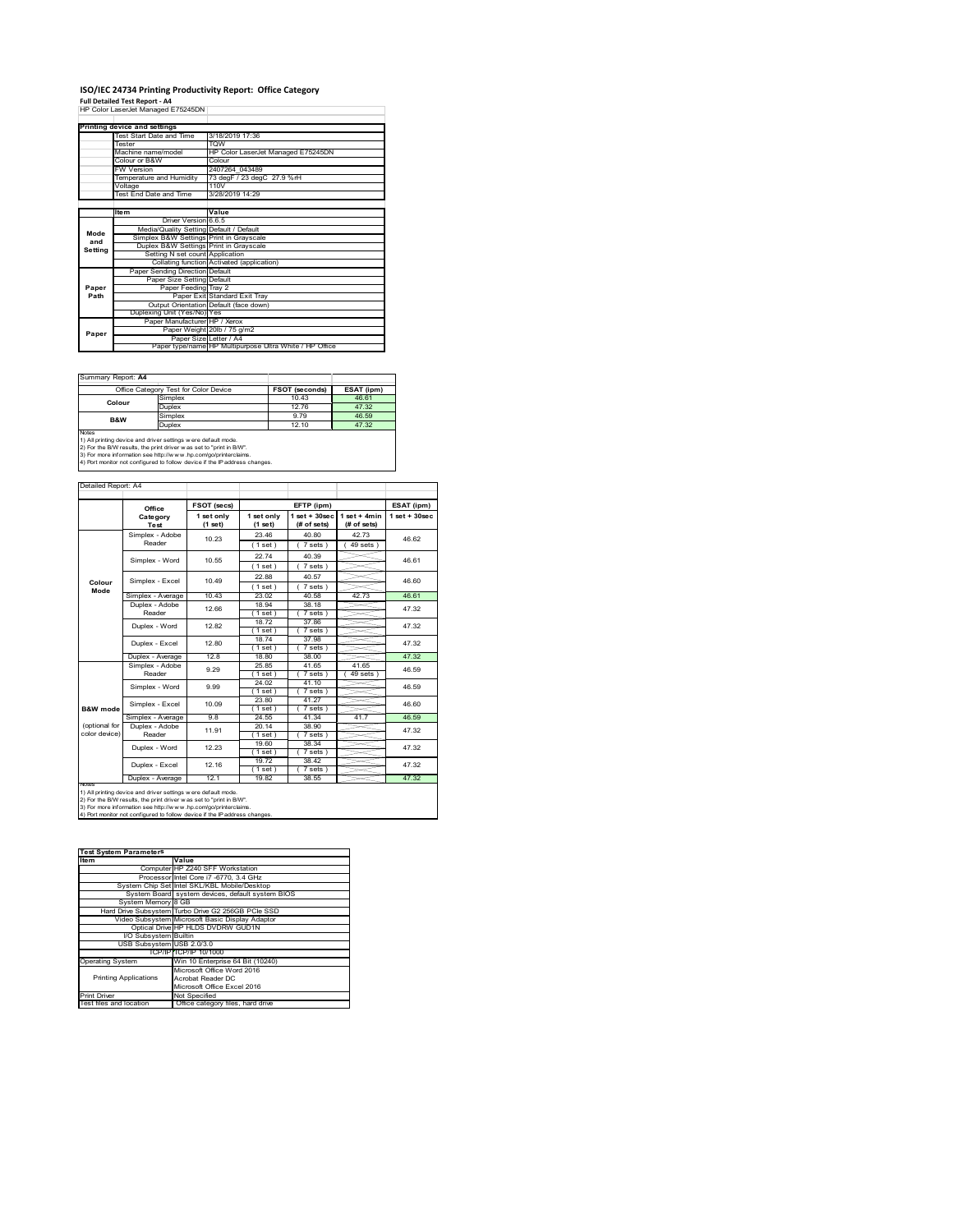## **ISO/IEC 24734 Printing Productivity Report: Office Category<br>Full Detailed Test Report - Tabloid<br>HP Color LaserJet Managed E75245DN |**

|         | Printing device and settings            |                                                         |
|---------|-----------------------------------------|---------------------------------------------------------|
|         | Test Start Date and Time                | 3/18/2019 17:36                                         |
|         | Tester                                  | <b>TOW</b>                                              |
|         | Machine name/model                      | HP Color LaserJet Managed E75245DN                      |
|         | Colour or B&W                           | Colour                                                  |
|         | <b>FW Version</b>                       | 2407264 043489                                          |
|         | Temperature and Humidity                | 73 degF / 23 degC 27.9 %rH                              |
|         | Voltage                                 | 110V                                                    |
|         | <b>Test End Date and Time</b>           | 3/28/2019 14:29                                         |
|         |                                         |                                                         |
|         | Item                                    | Value                                                   |
|         | Driver Version 6.6.5                    |                                                         |
| Mode    | Media/Quality Setting Default / Default |                                                         |
| and     | Simplex B&W Settings Print in Grayscale |                                                         |
| Setting | Duplex B&W Settings Print in Grayscale  |                                                         |
|         | Setting N set count Application         |                                                         |
|         |                                         | Collating function Activated (application)              |
|         | Paper Sending Direction Default         |                                                         |
|         | Paper Size Setting Default              |                                                         |
| Paper   | Paper Feeding Tray 2                    |                                                         |
| Path    |                                         | Paper Exit Standard Exit Tray                           |
|         |                                         | Output Orientation Default (face down)                  |
|         | Duplexing Unit (Yes/No) Yes             |                                                         |
|         | Paper Manufacturer HP / Xerox           |                                                         |
| Paper   |                                         | Paper Weight 20lb / 75 g/m2                             |
|         | Paper Size Letter / A4                  |                                                         |
|         |                                         | Paper type/name HP Multipurpose Ultra White / HP Office |

Summary Report: Tabloid

|                | Office Category Test for Color Device                         | <b>FSOT (seconds)</b> | ESAT (ipm) |  |  |
|----------------|---------------------------------------------------------------|-----------------------|------------|--|--|
| Color          | Simplex                                                       | 9.92                  | 26.27      |  |  |
|                | Duplex                                                        | 1289                  | 18 14      |  |  |
| <b>B&amp;W</b> | Simplex                                                       | 14 10                 | 26.27      |  |  |
|                | Duplex                                                        | 19.03                 | 18 14      |  |  |
| <b>Notes</b>   |                                                               |                       |            |  |  |
|                | 1) All printing device and driver settings were default mode. |                       |            |  |  |

1) All printing device and driver settings were default mode.<br>2) For the B/W results, the print driver was set to "print in B/W".<br>3) For more information see http://www.hp.com/go/printerclaims.<br>4) Port monitor not configur

Detailed Report: Tabloid

|                   | Office                                      | FSOT (secs)<br>EFTP (ipm) |                       |                                   | ESAT (ipm)                    |                 |
|-------------------|---------------------------------------------|---------------------------|-----------------------|-----------------------------------|-------------------------------|-----------------|
|                   | Category<br>Test                            | 1 set only<br>(1 set)     | 1 set only<br>(1 set) | $1$ set + $30$ sec<br>(# of sets) | $1$ set + 4min<br>(# of sets) | $1$ set + 30sec |
|                   | Simplex - Adobe                             | 14 26                     | 16.83                 | 23.33                             | 23.04                         | 26.27           |
|                   | Reader                                      |                           | (1 set)               | $5 sets$ )                        | $28$ sets $)$                 |                 |
|                   | Simplex - Word                              | 14 63                     | 16.40                 | 22.71                             |                               | 26.27           |
|                   |                                             |                           | (1 set)               | $5 sets$ )                        |                               |                 |
|                   | Simplex - Excel                             | 14.51                     | 16.54                 | 22.81                             |                               | 26.27           |
| <b>Color Mode</b> |                                             |                           | (1 set)               | $5 sets$ )                        |                               |                 |
|                   | Simplex - Average                           | 14.47                     | 16.59                 | 22.95                             | 23.04                         | 26.27           |
|                   | Duplex - Adobe                              | 19.57                     | 12.26                 | 16.08                             |                               | 18 14           |
|                   | Reader                                      |                           | $1$ set)              | 4 sets)                           |                               |                 |
|                   | Duplex - Word                               | 19.88                     | 12.06                 | 16.06                             |                               | 18.14           |
|                   |                                             |                           | (1 set)               | 4 sets)                           |                               |                 |
|                   | Duplex - Excel                              | 19.57                     | 12.24                 | 16 14                             |                               | 18.14           |
|                   |                                             |                           | (1 set)               | $4 sets$ )                        |                               |                 |
|                   | Duplex - Average                            | 19.68                     | 12.18                 | 16.09                             |                               | 18 14           |
|                   | Simplex - Adobe<br>Reader<br>Simplex - Word | 13.80                     | 17.39                 | 23.80                             | 23.02                         | 26.27<br>26.27  |
|                   |                                             |                           | $1$ set)              | 5 sets 1                          | 28 sets                       |                 |
|                   |                                             | 14 48                     | 16.57                 | 23.44                             |                               |                 |
|                   |                                             |                           | $1$ set $)$           | $5 sets$ )                        |                               |                 |
|                   | Simplex - Excel                             | 14 01                     | 17.13                 | 23.71                             |                               | 26.27           |
| B&W mode          |                                             |                           | (1 set)               | $5 sets$ )                        |                               |                 |
|                   | Simplex - Average                           | 14.10                     | 17.03                 | 23.65                             | 23.02                         | 26.27           |
| (optional for     | Duplex - Adobe                              | 18.69                     | 1284                  | 16.28                             |                               | 18.14           |
| color device)     | Reader                                      |                           | (1 set)               | 4 sets)                           |                               |                 |
|                   | Duplex - Word                               | 19.35                     | 1240                  | 16 24                             |                               | 18.14           |
|                   |                                             |                           | (1 set)               | 4 sets)                           |                               |                 |
|                   | Duplex - Excel                              | 19.04                     | 12.60                 | 16 28                             |                               | 18.14           |
|                   |                                             |                           | (1 set)               | 4 sets)                           |                               |                 |
|                   | Duplex - Average                            | 19 03                     | 12.61                 | 16.26                             |                               | 18 14           |

٦

2) For the B/W results, the print driver w as set to "print in B/W".<br>3) For more information see http://w w v.hp.com/go/printerclaims.<br>4) Port monitor not configured to follow device if the IP address changes.

| <b>Test System Parameters</b> |                                                    |  |  |
|-------------------------------|----------------------------------------------------|--|--|
| Item                          | Value                                              |  |  |
|                               | Computer HP Z240 SFF Workstation                   |  |  |
|                               | Processor Intel Core i7 -6770, 3.4 GHz             |  |  |
|                               | System Chip Set Intel SKL/KBL Mobile/Desktop       |  |  |
|                               | System Board system devices, default system BIOS   |  |  |
| System Memory 8 GB            |                                                    |  |  |
|                               | Hard Drive Subsystem Turbo Drive G2 256GB PCle SSD |  |  |
|                               | Video Subsystem Microsoft Basic Display Adaptor    |  |  |
|                               | Optical Drive HP HLDS DVDRW GUD1N                  |  |  |
| I/O Subsystem Builtin         |                                                    |  |  |
| USB Subsystem USB 2.0/3.0     |                                                    |  |  |
|                               | TCP/IPITCP/IP 10/1000                              |  |  |
| <b>Operating System</b>       | Win 10 Enterprise 64 Bit (10240)                   |  |  |
|                               | Microsoft Office Word 2016                         |  |  |
| <b>Printing Applications</b>  | Acrobat Reader DC                                  |  |  |
|                               | Microsoft Office Excel 2016                        |  |  |
| <b>Print Driver</b>           | Not Specified                                      |  |  |
| Test files and location       | Office category files, hard drive                  |  |  |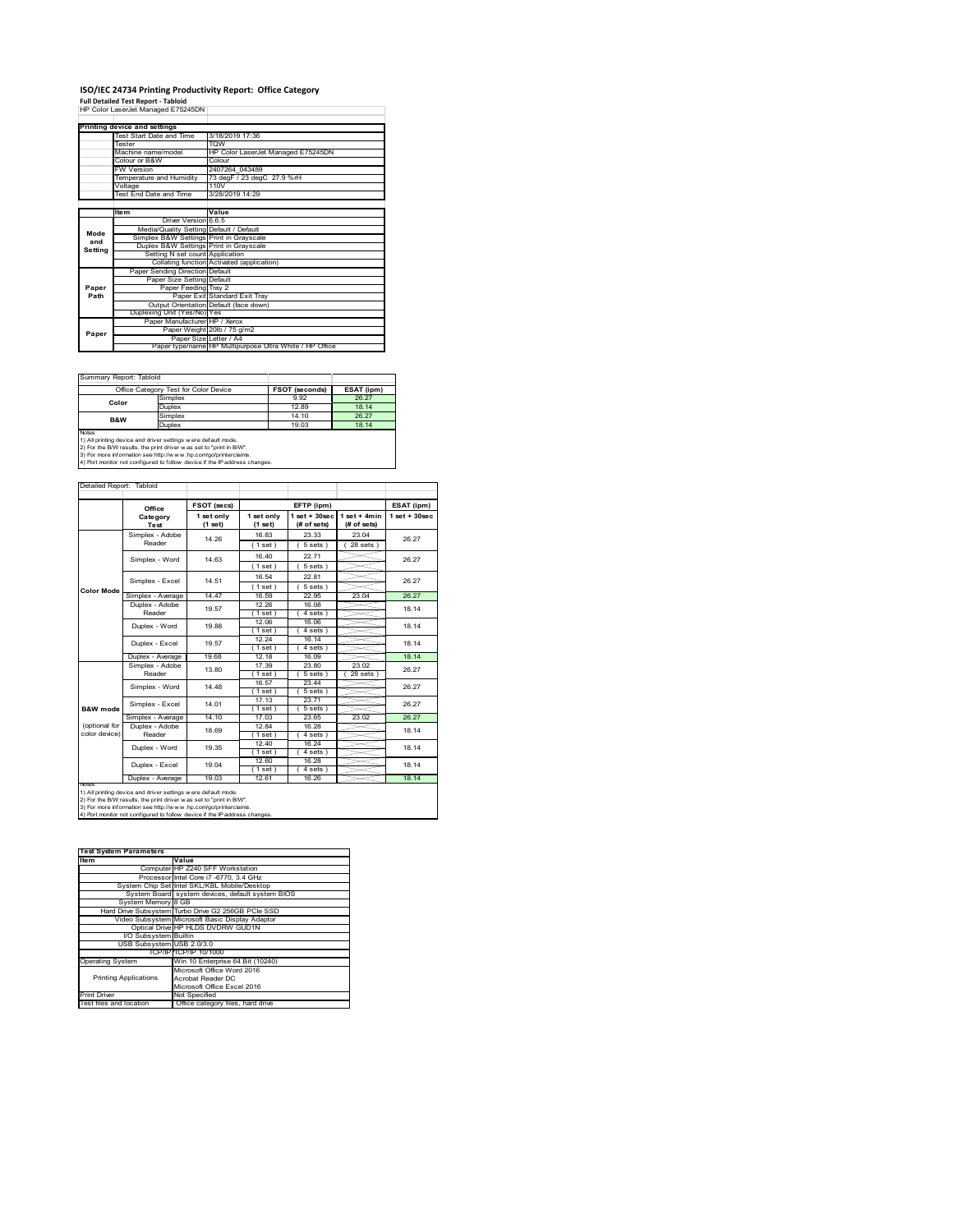# **ISO/IEC 24734 Printing Productivity Report: Office Category<br>Full Detailed Test Report - A3<br>HP Color LaserJet Managed E75245DN |**

|         | Printing device and settings            |                                                         |  |  |  |
|---------|-----------------------------------------|---------------------------------------------------------|--|--|--|
|         | Test Start Date and Time                | 3/18/2019 17:36                                         |  |  |  |
|         | <b>Tester</b>                           | <b>TOW</b>                                              |  |  |  |
|         | Machine name/model                      | HP Color LaserJet Managed E75245DN                      |  |  |  |
|         | Colour or B&W                           | Colour                                                  |  |  |  |
|         | <b>FW Version</b>                       | 2407264 043489                                          |  |  |  |
|         | Temperature and Humidity                | 73 degF / 23 degC 27.9 %rH                              |  |  |  |
|         | Voltage                                 | 110V                                                    |  |  |  |
|         | Test End Date and Time                  | 3/28/2019 14:29                                         |  |  |  |
|         |                                         |                                                         |  |  |  |
|         | <b>Item</b>                             | Value                                                   |  |  |  |
|         | Driver Version 6.6.5                    |                                                         |  |  |  |
| Mode    | Media/Quality Setting Default / Default |                                                         |  |  |  |
| and     | Simplex B&W Settings Print in Grayscale |                                                         |  |  |  |
| Setting | Duplex B&W Settings Print in Grayscale  |                                                         |  |  |  |
|         | Setting N set count Application         |                                                         |  |  |  |
|         |                                         | Collating function Activated (application)              |  |  |  |
|         | Paper Sending Direction Default         |                                                         |  |  |  |
|         | Paper Size Setting Default              |                                                         |  |  |  |
| Paper   | Paper Feeding Tray 2                    |                                                         |  |  |  |
| Path    |                                         | Paper Exit Standard Exit Tray                           |  |  |  |
|         |                                         | Output Orientation Default (face down)                  |  |  |  |
|         | Duplexing Unit (Yes/No) Yes             |                                                         |  |  |  |
|         | Paper Manufacturer HP / Xerox           |                                                         |  |  |  |
| Paper   |                                         | Paper Weight 20lb / 75 g/m2                             |  |  |  |
|         | Paper Size Letter / A4                  |                                                         |  |  |  |
|         |                                         | Paper type/name HP Multipurpose Ultra White / HP Office |  |  |  |

Summary Report: A3

|                                                              | Office Category Test for Color Device | <b>FSOT (seconds)</b> | ESAT (ipm) |  |  |
|--------------------------------------------------------------|---------------------------------------|-----------------------|------------|--|--|
| Color                                                        | Simplex                               | 9.92                  | 26.27      |  |  |
|                                                              | Duplex                                | 1289                  | 18 14      |  |  |
| B&W                                                          | Simplex                               | 14 11                 | 26.27      |  |  |
|                                                              | Duplex                                | 19 05                 | 18 14      |  |  |
| <b>Notes</b>                                                 |                                       |                       |            |  |  |
| 1) All nrinting device and driver settings were default mode |                                       |                       |            |  |  |

1) All printing device and driver settings were default mode.<br>2) For the B/W results, the print driver was set to "print in B/W".<br>3) For more information see http://www.hp.com/go/printerclaims.<br>4) Port monitor not configur

### Detailed Report: A3

|                   | Office                    | FSOT (secs) |            | EFTP (ipm)         |                | ESAT (ipm)      |  |
|-------------------|---------------------------|-------------|------------|--------------------|----------------|-----------------|--|
|                   | Category                  | 1 set only  | 1 set only | $1$ set + $30$ sec | $1$ set + 4min | $1$ set + 30sec |  |
|                   | Test                      | (1 set)     | (1 set)    | (# of sets)        | (# of sets)    |                 |  |
|                   | Simplex - Adobe           | 14.47       | 16.58      | 23.28              | 22.01          | 26.27           |  |
|                   | Reader                    |             | (1 set)    | 5 sets)            | $28$ sets)     |                 |  |
|                   | Simplex - Word            | 14 66       | 16.37      | 23.39              |                | 26.28           |  |
|                   |                           |             | (1 set)    | $5 sets$ )         |                |                 |  |
|                   | Simplex - Excel           | 14 34       | 1673       | 23.56              |                | 26.27           |  |
| <b>Color Mode</b> |                           |             | (1 set )   | 5 sets)            |                |                 |  |
|                   | Simplex - Average         | 14 49       | 16.56      | 2341               | 22.01          | 26.27           |  |
|                   | Duplex - Adobe            | 19.19       | 12.50      | 16.08              |                | 18 14           |  |
|                   | Reader                    |             | $1$ set)   | 4 sets)            |                |                 |  |
|                   | Duplex - Word             | 19.62       | 12.22      | 15.82              |                | 18 14           |  |
|                   |                           |             | (1 set)    | 4 sets)            |                |                 |  |
|                   | Duplex - Excel            | 1941        | 12.34      | 16.06              |                | 18 14           |  |
|                   |                           |             | $1$ set)   | $4 sets$ )         |                |                 |  |
|                   | Duplex - Average          | 19.41       | 12.35      | 15.98              |                | 18.14           |  |
|                   | Simplex - Adobe<br>Reader | 13.75       | 17.45      | 22.79              | 23.28          | 26.27           |  |
|                   |                           |             | (1 set)    | 5 sets )           | $28$ sets $)$  |                 |  |
|                   | Simplex - Word            | 14.34       | 16.73      | 23.60              |                | 26.27           |  |
|                   |                           |             | (1 set)    | 5 sets)            |                |                 |  |
|                   | Simplex - Excel           | 14 23       | 16.87      | 23.76              |                | 26.27           |  |
| B&W mode          |                           |             | (1 set)    | $5 sets$ )         |                |                 |  |
|                   | Simplex - Average         | 14.11       | 17.01      | 23.38              | 23.28          | 26.27           |  |
| (optional for     | Duplex - Adobe            | 18.84       | 12.72      | 16.28              |                | 18.14           |  |
| color device)     | Reader                    |             | (1 set )   | 4 sets)            |                |                 |  |
|                   | Duplex - Word             | 19.16       | 12.52      | 16.28              |                | 18 14           |  |
|                   |                           |             | (1 set)    | 4 sets)            |                |                 |  |
|                   |                           | 19 14       | 12.52      | 16.34              |                | 18 14           |  |
|                   | Duplex - Excel            |             | (1 set)    | 4 sets)            |                |                 |  |
|                   | Duplex - Average          | 19.05       | 12.58      | 16.30              |                | 18.14           |  |

 $\overline{\phantom{a}}$ 

2) For the B/W results, the print driver w as set to "print in B/W".<br>3) For more information see http://w w v.hp.com/go/printerclaims.<br>4) Port monitor not configured to follow device if the IP address changes.

#### **Item Value** Computer HP Z240 SFF Workstation Processor Intel Core i7 -6770, 3.4 GHz System Chip Set Intel SKL/KBL Mobile/Desktop System Board system devices, default system BIOS nier<br>syst<br>3 GB G2 256GB PCIe SSI Video Subsystem Microsoft Basic Display Adaptor Optical Drive HP HLDS DVDRW GUD1N I/O Subsystem Builtin USB Subsystem USB 2.0/3.0 TCP/IP TCP/IP 10/1000 operation with the Cone<br>in 10 Enterprise 64 Bit (102 Printing Applications Microsoft Office Word 2016 Acrobat Reader DC Microsoft Office Excel 2016 Print Driver Not Specified<br>Test files and location Office catego tot opeemed<br>Office category files, hard driv **Test System Parameters**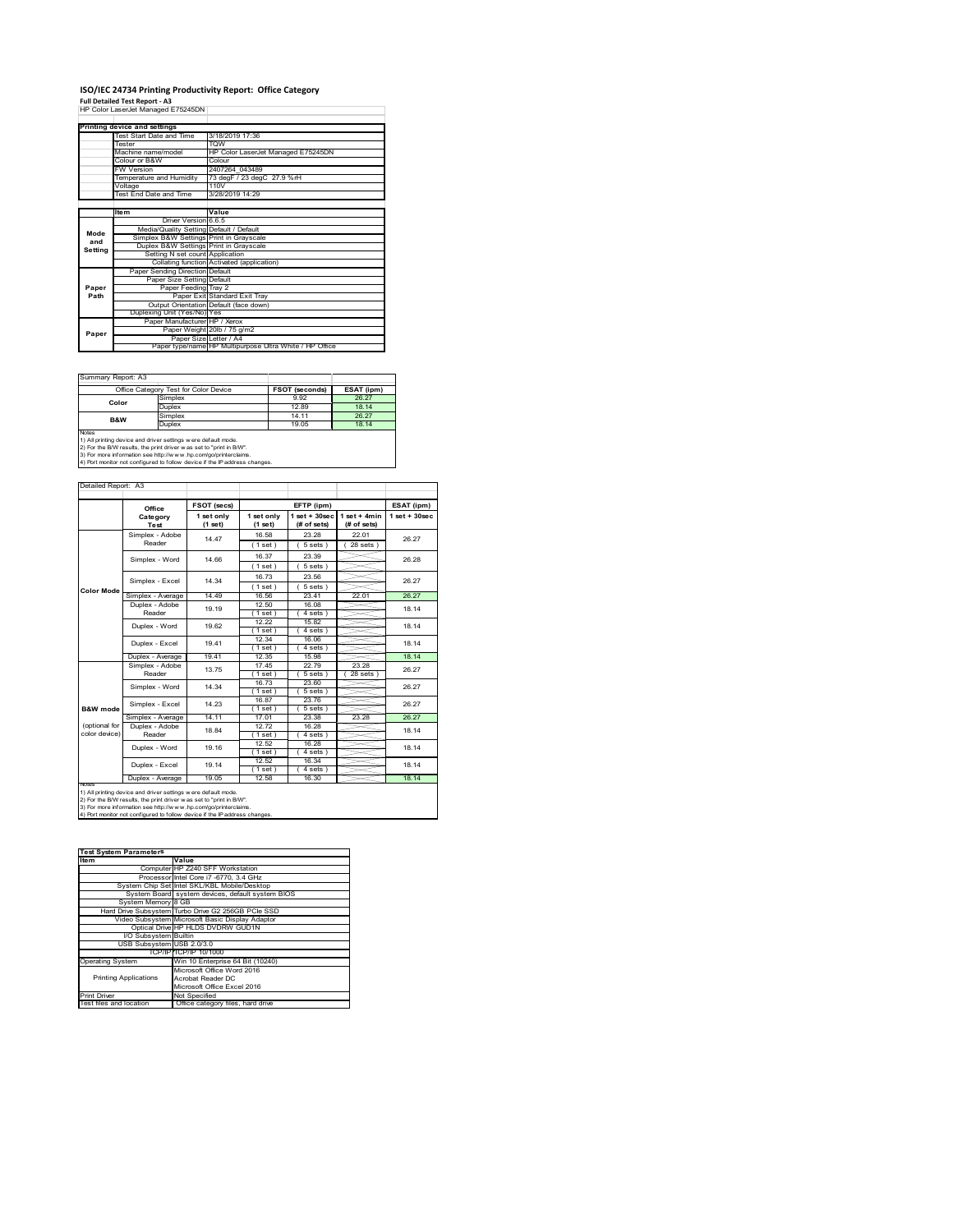### **ISO/IEC 24734 Printing Productivity Report: Office Category<br>Feature Performance Full Report - Office Feature Performance Test<br>HP Color LaserJet Managed E75245DN |**

|         | Printing device and settings            |                                                         |
|---------|-----------------------------------------|---------------------------------------------------------|
|         | Test Start Date and Time                | 3/18/2019 17:36                                         |
|         | <b>Tester</b>                           | TOW                                                     |
|         | Machine name/model                      | HP Color LaserJet Managed E75245DN                      |
|         | Colour or B&W                           | Colour                                                  |
|         | <b>FW Version</b>                       | 2407264 043489                                          |
|         | Temperature and Humidity                | 73 degF / 23 degC 27.9 %rH                              |
|         | Voltage                                 | 110V                                                    |
|         | Test End Date and Time                  | 3/28/2019 14:29                                         |
|         |                                         |                                                         |
|         | <b>Item</b>                             | Value                                                   |
|         | Driver Version 6.6.5                    |                                                         |
| Mode    | Media/Quality Setting Default / Default |                                                         |
| and     | Simplex B&W Settings Print in Grayscale |                                                         |
| Setting | Duplex B&W Settings Print in Grayscale  |                                                         |
|         | Setting N set count Application         |                                                         |
|         |                                         | Collating function Activated (application)              |
|         | Paper Sending Direction Default         |                                                         |
|         | Paper Size Setting Default              |                                                         |
| Paper   | Paper Feeding Tray 2                    |                                                         |
| Path    |                                         | Paper Exit Standard Exit Tray                           |
|         |                                         | Output Orientation Default (face down)                  |
|         | Duplexing Unit (Yes/No) Yes             |                                                         |
|         | Paper Manufacturer HP / Xerox           |                                                         |
| Paper   |                                         | Paper Weight 20lb / 75 g/m2                             |
|         | Paper Size Letter / A4                  |                                                         |
|         |                                         | Paper type/name HP Multipurpose Ultra White / HP Office |

| <b>ISO Print Productivity Report: Feature Performance Test Summary</b>                                                                                                                                                                                                                            |         |                               |                                      |  |  |
|---------------------------------------------------------------------------------------------------------------------------------------------------------------------------------------------------------------------------------------------------------------------------------------------------|---------|-------------------------------|--------------------------------------|--|--|
|                                                                                                                                                                                                                                                                                                   |         |                               | <b>Feature Performance Ratio</b>     |  |  |
| <b>Printing Modes</b><br>(Feature Adobe Reader - Office test file)                                                                                                                                                                                                                                |         | FSOT (base)<br>FSOT (feature) | <b>ESAT (feature)</b><br>ESAT (base) |  |  |
| A5. Landscape Feed. Simplex. Colour                                                                                                                                                                                                                                                               | Simplex | 88%                           | 76%                                  |  |  |
| A5. Portrait Feed. Simplex. Colour                                                                                                                                                                                                                                                                | Simplex |                               |                                      |  |  |
| Legal, Simplex, Colour                                                                                                                                                                                                                                                                            | Simplex |                               |                                      |  |  |
| Legal, Duplex, Colour                                                                                                                                                                                                                                                                             | Duplex  |                               |                                      |  |  |
| A4, 1200 dpi, Simplex, Colour                                                                                                                                                                                                                                                                     | Simplex |                               |                                      |  |  |
| Letter, 1200 dpi, Simplex, Colour                                                                                                                                                                                                                                                                 | Simplex |                               |                                      |  |  |
| A4, General Office, Simplex, Colour                                                                                                                                                                                                                                                               | Simplex |                               |                                      |  |  |
| Letter, General Office, Simplex, Colour                                                                                                                                                                                                                                                           | Simplex |                               |                                      |  |  |
| A5, Landscape Feed, Simplex, B/W                                                                                                                                                                                                                                                                  | Simplex | 87%                           | 76%                                  |  |  |
| A5. Portrait Feed. Simplex. B/W                                                                                                                                                                                                                                                                   | Simplex |                               |                                      |  |  |
| Legal, Simplex, B/W                                                                                                                                                                                                                                                                               | Simplex |                               |                                      |  |  |
| Legal, Duplex, B/W                                                                                                                                                                                                                                                                                | Duplex  |                               |                                      |  |  |
| A4, 1200 dpi, Simplex, B/W                                                                                                                                                                                                                                                                        | Simplex |                               |                                      |  |  |
| Letter, 1200 dpi, Simplex, B/W                                                                                                                                                                                                                                                                    | Simplex |                               |                                      |  |  |
| A4, General Office, Simplex, B/W                                                                                                                                                                                                                                                                  | Simplex |                               |                                      |  |  |
| Letter, General Office, Simplex, B/W                                                                                                                                                                                                                                                              | Simplex |                               |                                      |  |  |
| <b>Notes</b><br>1) All printing device and driver settings were default mode.<br>2) Test conducted with 8-paper Office Feature Performance file.<br>3) For more information see http://www.hp.com/go/printerclaims.<br>4) Port monitor not configured to follow device if the IP address changes. |         |                               |                                      |  |  |

| <b>Printing Modes</b>                               | <b>Base Printing Mode</b>  |                     |                      | <b>Feature Performance</b>      |                                                |                                      |  |
|-----------------------------------------------------|----------------------------|---------------------|----------------------|---------------------------------|------------------------------------------------|--------------------------------------|--|
| Feature Adobe Reader - Office<br>test file (8-page) | <b>FSOT</b><br><b>Base</b> | <b>ESAT</b><br>Base | 1 set<br>FSOT (secs) | $1$ set $+30$ sec<br>ESAT (ipm) | <b>FSOT (base)</b><br><b>FSOT</b><br>(feature) | <b>ESAT</b> (feature)<br>ESAT (base) |  |
| A5, Landscape Feed, Simplex, Colour                 | 15.11                      | 46.63               | 17.3                 | 35.7                            | 88%                                            | 76%                                  |  |
| A5. Portrait Feed. Simplex. Colour                  | 15.11                      | 46.63               |                      |                                 |                                                |                                      |  |
| Legal, Simplex, Colour                              |                            |                     |                      |                                 |                                                |                                      |  |
| Legal, Duplex, Colour                               |                            |                     |                      |                                 |                                                |                                      |  |
| A4. 1200 dpi. Simplex. Colour                       | 15.11                      | 46.63               |                      |                                 |                                                |                                      |  |
| Letter, 1200 dpi, Simplex, Colour                   |                            |                     |                      |                                 |                                                |                                      |  |
| A4, General Office, Simplex, Colour                 | 15.11                      | 46.63               |                      |                                 |                                                |                                      |  |
| Letter, General Office, Simplex, Colour             |                            |                     |                      |                                 |                                                |                                      |  |
| A5, Landscape Feed, Simplex, B/W                    | 14.86                      | 46.6                | 17.22                | 35.7                            | 87%                                            | 76%                                  |  |
| A5, Portrait Feed, Simplex, B/W                     | 14.86                      | 46.6                |                      |                                 |                                                |                                      |  |
| Legal, Simplex, B/W                                 |                            |                     |                      |                                 |                                                |                                      |  |
| Legal, Duplex, B/W                                  |                            |                     |                      |                                 |                                                |                                      |  |
| A4. 1200 dpi. Simplex. B/W                          | 14.86                      | 46.6                |                      |                                 |                                                |                                      |  |
| Letter, 1200 dpi, Simplex, B/W                      |                            |                     |                      |                                 |                                                |                                      |  |
| A4, General Office, Simplex, B/W                    | 14.86                      | 46.6                |                      |                                 |                                                |                                      |  |
| Letter, General Office, Simplex, B/W                |                            |                     |                      |                                 |                                                |                                      |  |

1) All printing device and driver settings were default mode.<br>2) Test conducted with 8-paper Office Feature Performance file<br>3) For more information see http://www.hp.com/go/printerclaims.<br>4) Port monitor not configured to

|           | <b>Test System Parameters</b> |                                                    |  |  |
|-----------|-------------------------------|----------------------------------------------------|--|--|
|           | ltem                          | Value                                              |  |  |
|           |                               | Computer HP Z240 SFF Workstation                   |  |  |
|           |                               | Processor Intel Core i7 -6770, 3.4 GHz             |  |  |
|           |                               | System Chip Set Intel SKL/KBL Mobile/Desktop       |  |  |
|           |                               | System Board system devices, default system BIOS   |  |  |
| Test      | System Memory 8 GB            |                                                    |  |  |
| System    |                               | Hard Drive Subsystem Turbo Drive G2 256GB PCle SSD |  |  |
|           |                               | Video Subsystem Microsoft Basic Display Adaptor    |  |  |
|           |                               | Optical Drive HP HLDS DVDRW GUD1N                  |  |  |
|           | <b>VO Subsystem Builtin</b>   |                                                    |  |  |
|           | USB Subsystem USB 2.0/3.0     |                                                    |  |  |
| <b>VO</b> |                               | TCP/IP/TCP/IP 10/1000                              |  |  |
|           | <b>Operating System</b>       | Win 10 Enterprise 64 Bit (10240)                   |  |  |
|           |                               | Microsoft Office Word 2016                         |  |  |
| Software  | <b>Printing Applications</b>  | Acrobat Reader DC                                  |  |  |
|           |                               | Microsoft Office Excel 2016                        |  |  |
|           | Print Driver                  | Not Specified                                      |  |  |
|           | Test files and location       | Office category files, hard drive                  |  |  |
|           |                               |                                                    |  |  |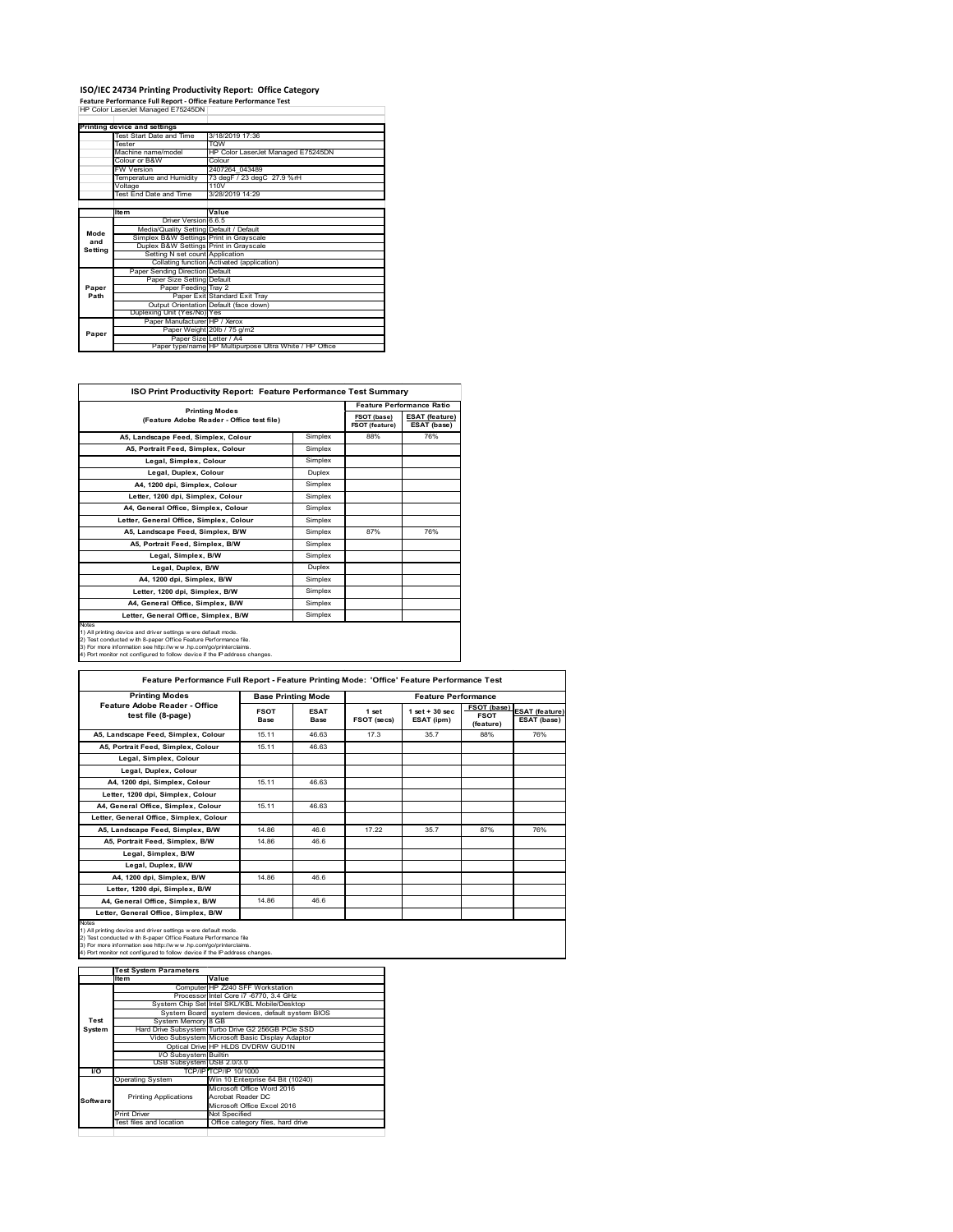### **ISO/IEC 17629 First Print Out Time Report: Office Category**

| <b>Full Detailed Test Report - LETTER</b> |  |
|-------------------------------------------|--|
| HP Color LaserJet Managed E75245DN        |  |

|            | Printing device and settings |                                    |  |  |  |
|------------|------------------------------|------------------------------------|--|--|--|
|            | Test Start Date and Time     | 3/18/2019 16:51                    |  |  |  |
|            | Tester                       | <b>TOW</b>                         |  |  |  |
|            | Machine name/model           | HP Color LaserJet Managed E75245DN |  |  |  |
|            | Colour or B&W                | Colour                             |  |  |  |
|            | FW Version                   | 2407264 043489                     |  |  |  |
|            | Configuration (options)      | Default                            |  |  |  |
|            | Controller                   | 7.126                              |  |  |  |
|            | Printing device page count   | Not Specified                      |  |  |  |
|            | Printing supplies page count | Not Specified                      |  |  |  |
|            | Temperature and Humidity     | 73 degF / 23 degC 27.9 %rH         |  |  |  |
|            | Voltage                      | 110V                               |  |  |  |
|            | Test End Date and Time       | 3/22/2019 9:56                     |  |  |  |
|            |                              |                                    |  |  |  |
|            | <b>Item</b>                  | Value                              |  |  |  |
| Mode       | PDL and driver version       | 6.6.5                              |  |  |  |
| and        | Print Quality mode           | default                            |  |  |  |
| Setting    | <b>B&amp;W</b> settings      | default                            |  |  |  |
|            | Paper feed orientation       | Short Edge                         |  |  |  |
| Paper      | Paper type setting           | default                            |  |  |  |
|            | Paper feeding                | Standard cassette                  |  |  |  |
|            | Paper exit                   | Standard exit tray                 |  |  |  |
| Paper Path | Output orientation           | default (face up or face down)     |  |  |  |

**ISO First Page Out Time Summary Report: Office Category**

| Summary Report: Letter |         |                           |
|------------------------|---------|---------------------------|
|                        |         | FPOT from Ready (seconds) |
| Color                  | Simplex | 5.85                      |
|                        | Duplex  |                           |
| <b>B&amp;W</b>         | Simplex | 5.59                      |
|                        | Duplex  |                           |
| Notes                  |         |                           |

Notes<br>1) All printing device and driver settings were default mode.<br>2) For the BW results, the print driver was set to "print in BW".<br>3) For more information see http://www.hp.com/golprinterclaims.<br>4) Rot monitor not confi

|                                                        |                                                                                                                                                                                                                                                                                                                                                                                                             | ISO First Page Out Time Report: Office Category |                                   |                                   |                            |                   |  |
|--------------------------------------------------------|-------------------------------------------------------------------------------------------------------------------------------------------------------------------------------------------------------------------------------------------------------------------------------------------------------------------------------------------------------------------------------------------------------------|-------------------------------------------------|-----------------------------------|-----------------------------------|----------------------------|-------------------|--|
| <b>Detailed Report: LETTER</b>                         |                                                                                                                                                                                                                                                                                                                                                                                                             | Word<br>(seconds)                               | Excel<br>(seconds)                | Adobe<br>Reader<br>(seconds)      | Average<br>(seconds)       | <b>Delay Time</b> |  |
|                                                        | FPOT from Ready - Simplex                                                                                                                                                                                                                                                                                                                                                                                   | 5.90                                            | 5.95                              | 5.68                              | 5.85                       | 21 Seconds        |  |
|                                                        | FPOT from Ready - Duplex                                                                                                                                                                                                                                                                                                                                                                                    |                                                 |                                   |                                   |                            |                   |  |
| <b>Color Mode</b>                                      | FPOT from Sleep - Simplex                                                                                                                                                                                                                                                                                                                                                                                   |                                                 |                                   | 13.56                             |                            | 63 Minutes        |  |
|                                                        | Recovery Time                                                                                                                                                                                                                                                                                                                                                                                               |                                                 |                                   | 7.9                               |                            |                   |  |
|                                                        | FPOT from Off - Simplex                                                                                                                                                                                                                                                                                                                                                                                     |                                                 |                                   | 144.37                            |                            |                   |  |
|                                                        | Warm-up Time                                                                                                                                                                                                                                                                                                                                                                                                |                                                 |                                   | 138.69                            |                            |                   |  |
|                                                        | FPOT from Ready - Simplex                                                                                                                                                                                                                                                                                                                                                                                   | 5.87                                            | 5.69                              | 5 1 9                             | 5.59                       | 21 Seconds        |  |
|                                                        | FPOT from Ready - Duplex                                                                                                                                                                                                                                                                                                                                                                                    |                                                 |                                   |                                   |                            |                   |  |
| <b>B&amp;W Mode</b>                                    | FPOT from Sleep - Simplex                                                                                                                                                                                                                                                                                                                                                                                   |                                                 |                                   | 11.73                             |                            | 63 Minutes        |  |
|                                                        | Recovery Time                                                                                                                                                                                                                                                                                                                                                                                               |                                                 |                                   | 6.5                               |                            |                   |  |
|                                                        | FPOT from Off - Simplex                                                                                                                                                                                                                                                                                                                                                                                     |                                                 |                                   | 147.39                            |                            |                   |  |
|                                                        | Warm-up Time                                                                                                                                                                                                                                                                                                                                                                                                |                                                 |                                   | 142.20                            |                            |                   |  |
| Notes                                                  |                                                                                                                                                                                                                                                                                                                                                                                                             |                                                 |                                   |                                   |                            |                   |  |
|                                                        | 1) All printing device and driver settings w ere default mode.<br>2) For the B/W results, the print driver was set to "print in B/W".<br>3) For more information see http://www.hp.com/go/printerclaims.<br>4) Port monitor not configured to follow device if the IP address changes.<br>5) Page counts w ere collected after completion of the tests.<br>6) Details for FPOT from Sleep are show n below. |                                                 |                                   |                                   |                            |                   |  |
| <b>HP Data Table</b><br><b>Detailed Report: LETTER</b> |                                                                                                                                                                                                                                                                                                                                                                                                             |                                                 |                                   |                                   |                            |                   |  |
|                                                        |                                                                                                                                                                                                                                                                                                                                                                                                             | <b>FPOT Avg</b><br>(se cs)                      | FPOT (secs)<br><b>Iteration 1</b> | <b>FPOT (secs)</b><br>Iteration 2 | FPOT (secs)<br>Iteration 3 | Application       |  |
|                                                        | FPOT from Sleep                                                                                                                                                                                                                                                                                                                                                                                             | 13.56                                           | 13.49                             | 13.63                             | N/A                        | Adobe Reader      |  |
| Color Mode                                             | FPOT from Sleep (15 minutes)<br>HP/Non ISO Test                                                                                                                                                                                                                                                                                                                                                             | 10.63                                           | 10.58                             | 10.67                             | N/A                        | Adobe Reader      |  |
| <b>B&amp;W Mode</b>                                    | <b>FPOT</b> from Sleep                                                                                                                                                                                                                                                                                                                                                                                      | 1173                                            | 11.37                             | 12.09                             | N/A                        | Adobe Reader      |  |

Notes<br>1) All printing device and driver settings w ere default mode.<br>2) For the B/W results, the print driver w as set to "print in B/W".<br>3 DLP includes detailed iterations as data measurements may vary run to run.

|            | <b>Test System Parameters</b> |                                     |
|------------|-------------------------------|-------------------------------------|
|            | <b>Item</b>                   | Value                               |
|            | Computer                      | HP Z240 SFF Workstation             |
|            | Processor                     | Intel Core i7 -6770, 3.4 GHz        |
|            | System Chip Set               | Intel SKL/KBL Mobile/Desktop        |
|            | System Board                  | system devices, default system BIOS |
| Test       | <b>System Memory</b>          | 8 GB                                |
| System     | Hard Drive Subsystem          | Turbo Drive G2 256GB PCIe SSD       |
|            | Video Subsystem               | Microsoft Basic Display Adaptor     |
|            | Optical Drive                 | HP HLDS DVDRW GUD1N                 |
|            | I/O Subsystem                 | <b>Builtin</b>                      |
|            | <b>USB Subsystem</b>          | USB 2.0/3.0                         |
| Printing   |                               |                                     |
| Device     | TCP/IP                        | 10/1000                             |
| Connection |                               |                                     |
|            | <b>Operating System</b>       | Win 10 Enterprise 64 Bit (10240)    |
|            |                               | Microsoft Word 2016                 |
|            | <b>Printing Applications</b>  | Microsoft Excel 2016                |
| Software   |                               | Adobe Reader DC                     |